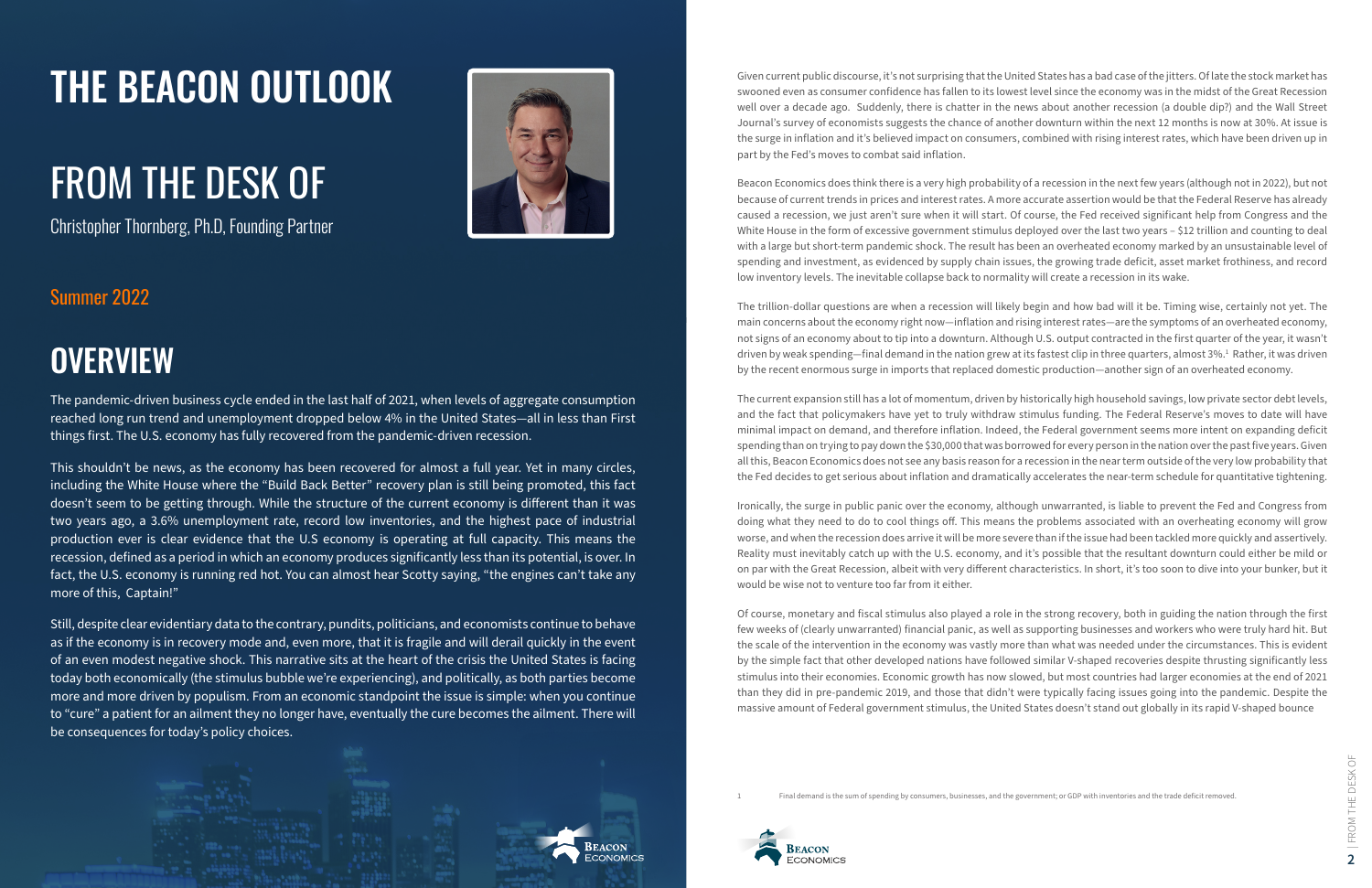

Data nerds will recall that M\*V = P\*Y, which means that unit money supply = 1/V. But the velocity theory of money is a long run condition and can depart this long run equilibrium in the short run. In other words, the high unit money supply implies that right now M\*V > P\*Y, and an increase in P (inflation) is needed to get this ratio back

### THE OVERHEATED U.S. ECONOMY

At issue in the U.S. economy today is the nearly \$12 trillion in stimulus that the Federal government has injected into the system over the past two years; as noted in past editions of The Beacon Outlook, it is a vastly excessive sum. Consider that over the course of two pandemic years the Federal government borrowed \$7 trillion in deficit spending, yet a reasonable estimate shows that the U.S. economy lost roughly \$1.6 trillion in output, a disparity of over 4 to  $1^2$ . For every dollar in lost household income, government stimulus programs gave \$2.60 back to U.S. households, leading to a perverse situation in which there was a huge surge in household disposable income and a massive buildup in household savings in the middle of a recession. And the Federal government is still in stimulus mode—the Congressional Budget Office is estimating the current deficit at \$1 trillion per year.



Monetary policy was similarly oversized. The Federal Reserve engaged in \$5 trillion in quantitative easing in two years, compared to \$3.6 trillion in quantitative easing enacted over six years in the wake of the Great Recession. They did this despite almost no sign of any major financial problem being generated by the pandemic – loan delinquencies, foreclosures, and bankruptcies all declined sharply over the last two years. Consequently, while M2 growth remained remarkably steady through the Great Recession, it grew by 40% over the past two years, one of the largest increases in money supply ever seen in modern U.S. history. The unit money supply, M2 relative to the size of the nominal economy, has never been higher which suggests the United States will see a lot more inflation unless something is done to shrink M2 back to size.<sup>3</sup> It is not an exaggeration to say that this will likely go down in history as some of the worst policymaking ever seen at the Federal Reserve since they decided to allow the banking system to implode after the collapse of the stock market in 1929.

into equilibrium.





#### FEDERAL DEFICIT & LOST GDP



#### M2 GROWTH AND UNIT MONEY SUPPLY (M2/GDP)

Source: Board of Governors of the Federal Reserve System (US), US Bureau of Economic Analysis; Analysis by Beacon Economics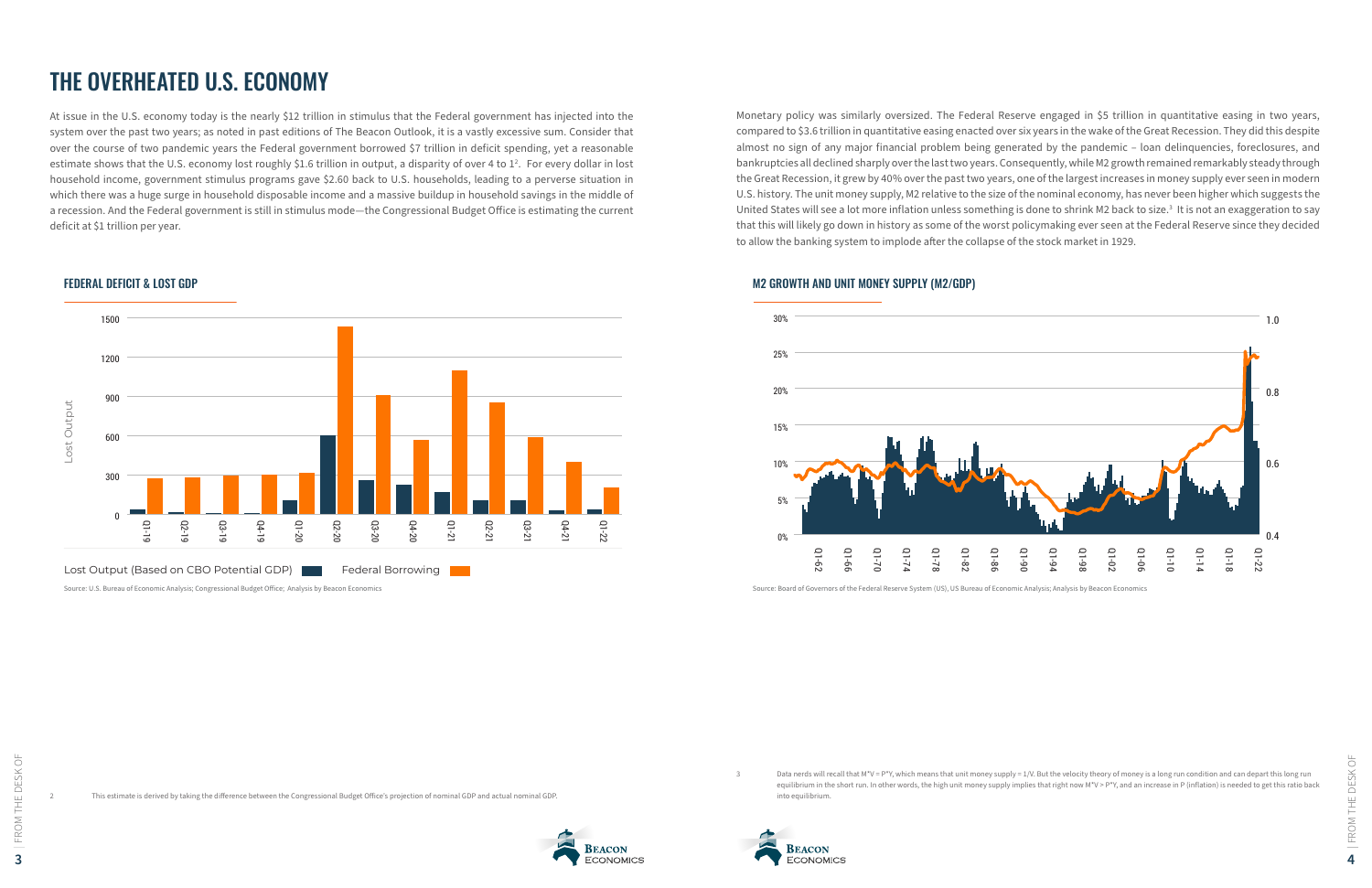

The pandemic was a human tragedy but posed almost no medium- or long-term risk to the economy. It simply wasn't that kind of recession and was instead more akin to a natural disaster. Much less support would have been sufficient to deal with the supply shock driven by the health crisis. It is not surprising that Congress followed the angry populist narratives of our era and ended up overdoing it, politics, after all, is inherently myopic and focuses on the short run. But the Federal Reserve and its phalanxes of economists should have known better. Milton Friedman taught a generation of economists about monetary theory and the consequences of excess money supply growth, as evidenced by piles of research papers and books (and his Nobel Prize in economics). But despite this being a classic monetary error, the Fed still appear shockingly unconscious of the slow-motion steam roller they have let loose on the economy.

Even a brief review of Friedman's work illustrates the basic steps that occur when the money supply is excessively expanded. First the economy jumps as interest rates fall, asset markets sharply expand and real spending increases. But this is all an illusion of prosperity that can't last because the claims on the economy have risen beyond the economy's physical capacity to meet those claims. This initial stage of prosperity is inevitably followed by rising interest rates and an acceleration of price growth (inflation). It is important to understand that inflation does not cause a recession; a cooling economy will, by definition, cool inflationary pressures. The real problem is that inflation induces a slowdown in real spending and investment, which ultimately leads to economic stagnation—stagflation as the press coins it, driven by the unequal impact of inflation on the population combined with the difficulty of investing in an inflationary economy. And at this stage, the economy would be fragile—even small negative shocks can send it into a nasty recession as happened in the mid 1970s when the oil crisis drove an oversized economic contraction.

We are the wealthiest generation in history... that is if we ignore the \$30 trillion in Federal debt we are carrying, \$24 trillion of which was accumulated over the last two decades and \$10 trillion over the last five. These numbers are so large, they're difficult to comprehend. Think of it this way: Over the past 20 years, the Federal government has borrowed \$60,000 for each person in the nation. A full \$30,000 (per person) of this borrowing was accumulated in the last five years. And that pace of borrowing now continues at about \$3,000 per person per year. As alarming as this pace of debt accumulation is, the silence from policymakers, and even the media, is astonishing. People don't seem to care anymore. At some point reality will force its way through the bubble of denial, however, and the consequences will be severe.

The United States is clearly near the end of the initial stage, the overheating. Consider asset prices. Home prices are up 30% in two years, equity P/E ratios for the stock market remain in the 30's (the second highest ever) despite recent declines in the market<sup>4</sup>, and cap rates on all commercial real estate have fallen to record-low levels. This has led to the sharpest surge in household net worth ever seen on paper—an increase of 30% or almost \$35 trillion in two years. And it didn't all go to the billionaires—net worth among the bottom 50% of earners has increased 90% in the last two years, although wealth inequality in the nation is still vastly too high. At the same time, Americans have paid off a great deal of debt or refinanced mortgages at ultra-low rates. The debt burden on U.S. households is much lower than it's ever been.

Not surprisingly all this new private 'wealth' is driving a spending binge by U.S. households. Overall, real consumer spending has just returned to pre-pandemic levels, but that masks the inter-sectoral shift where spending on services has returned to pre-pandemic levels while real spending on goods has been running 5% to 15% above trend since July of 2020. Spending levels would be even higher but for the oft discussed supply chain problems the nation and globe are experiencing. A nontrivial example is new auto sales. There likely would have been one to two million more sales in the last year had supply been available. In the entire United States there have been fewer than 100,000 autos for sale for the last six months. A typical inventory is one million units of supply.

The service sector is also suffering from supply chain problems in the form of labor shortages. The great retirement that occurred over the course of the pandemic saw almost three million U.S. workers drop out of the labor force. Now there are a record 11 million job openings and an unemployment rate of 3.6%. Some of the largest increases in job openings are in sectors that were shuttered during the pandemic and are finally ready to reopen as public concern surrounding the health crisis fades. Demand for workers is so frenetic that wages are rising at the fastest pace in thirty years according to data from the Atlanta Fed Wage Tracker. And it isn't just households earning more income. Business profits have also jumped sharply despite supply chain problems. Business investment has surged back, as has home production. Venture capital investments hit \$350 billion in 2021, well over twice the level in 2019.

The nation was never built for this level of demand, and it can't keep up. One of the most worrisome trends is the trade deficit, which, as of the first quarter of this year, is running at 5% of GDP, another way of saying the nation is consuming 5% more than it is producing (5.5% in March alone). The United States "borrowed" a net \$300 billion from the rest of the world in the first quarter alone to fuel this excess consumption. The global economy is littered with nations that have gone on similar spending binges – and they don't tend to have soft landings once the situation runs its course. The inevitable collapse of spending back to sustainable levels creates the kind of economic turmoil that quickly turns into a contraction. The increase in real borrowing costs, and what will likely be some level of fiscal tightening, will contribute to the pain.



#### US REAL TRADE DEFICIT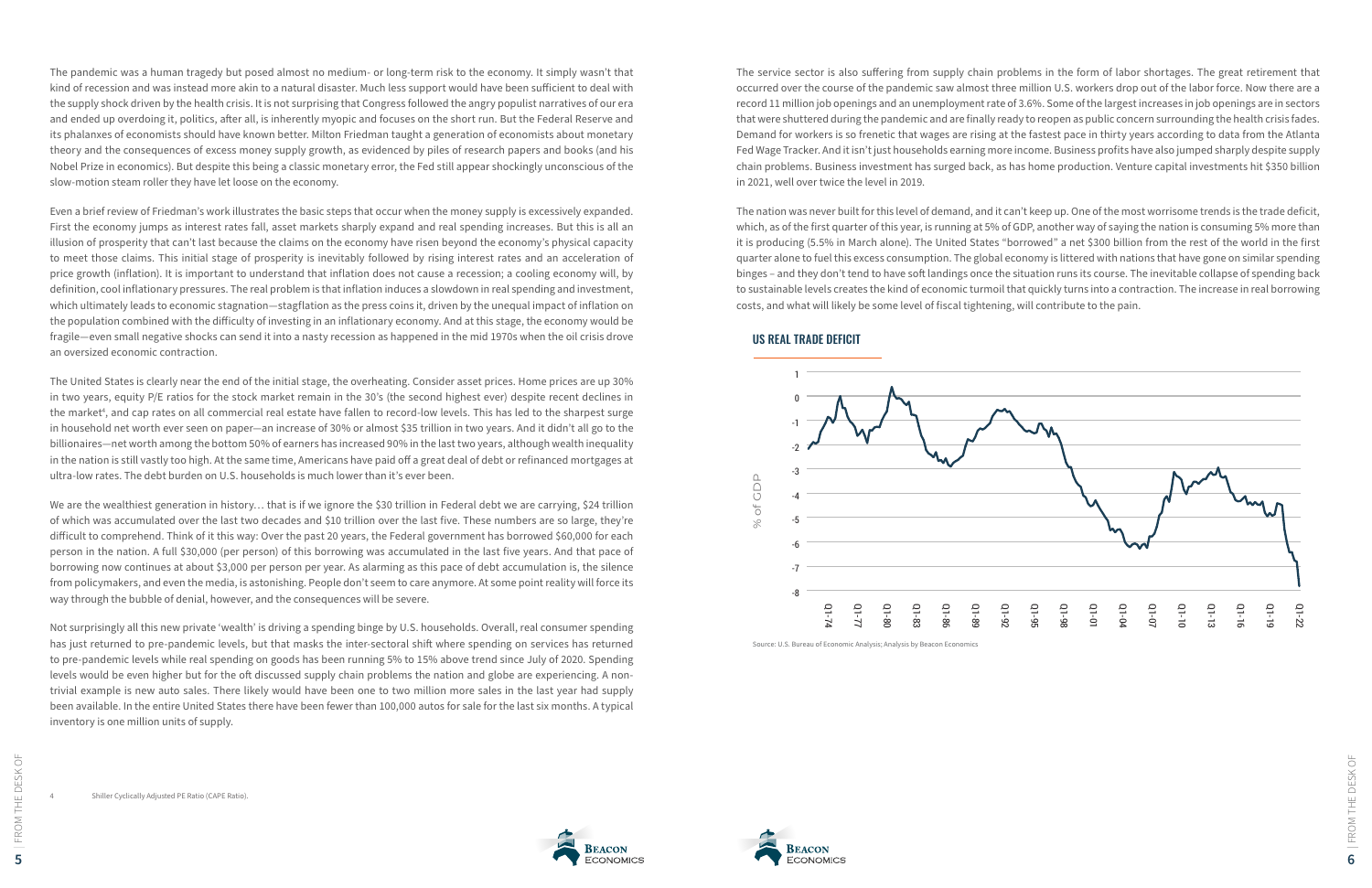



| FROM THE DESK OF

But to be clear, the trade deficit is still opening, the housing market is still seeing tight inventories and rising prices, and households have just begun to dig into the \$35 trillion of new wealth they have acquired. We are nowhere near the breaking point. As for worries about Ukraine, if anything, that tragic conflict has pushed the day of reckoning out, rather than bringing it forward. Despite negative real interest rates in the United States and a growing pace of borrowing, the dollar has been appreciating. This is an effect of the conflict. Uncertainty in global markets push investors towards safe havens, and the United States gets to free-ride on its status as a global reserve currency.

This huge increase in household wealth is not real, but a mirage generated by excessive stimulus. In other words, the nation's economy simply does not have the ability to physically produce goods and services at a level commensurate with the demand that has come from the jump in household net worth. The only way to rebalance the situation is through a large surge in prices and interest rates, exactly what is happening today because of the over-stimulation of the economy.

### THE MYTH OF THE FRAGILE ECONOMY

One of the strangest elements of the current economy is the collapse in consumer confidence. After a partial recovery from the decline that occurred at the start of pandemic, consumer confidence in the United States is yet again plummeting. The latest few readings by the University of Michigan has it almost where it was when the nation was in the grips of the Great Recession in 2008 and 2009. The Conference Board's confidence metric is also dropping, although not as dramatically. This is very odd, given that confidence is typically strong in an over-heated economy. Indeed, confidence is often generated by that very overheating, as was the case in the runup to the Great Recession. But today confidence is falling, despite excess wealth and spending.

Needless to say, the economy couldn't look more different today than it did during the Great Recession. In 2008 and 2009, the unemployment rate was in double digits, the housing market was experiencing record foreclosures and rapid price declines, and economic output was falling. Currently, the unemployment rate is back to its 50-year low (3.6%) as job openings hit record-high levels, worker earnings are growing at the fastest pace in over two decades, and U.S. industrial output just reached a record-high.

While it's easy to suggest that today's collapsing confidence is being driven by inflation and supply chain problems, it's difficult to equate the hardships Americans were suffering from during the Great Recession with anything occurring today. If we are to believe that the consumer sentiment index can be roughly but accurately compared over time (and the data suggests that it can) then it tells us Americans have troublesomely lost context.



#### CONSUIMER SENTIMENT